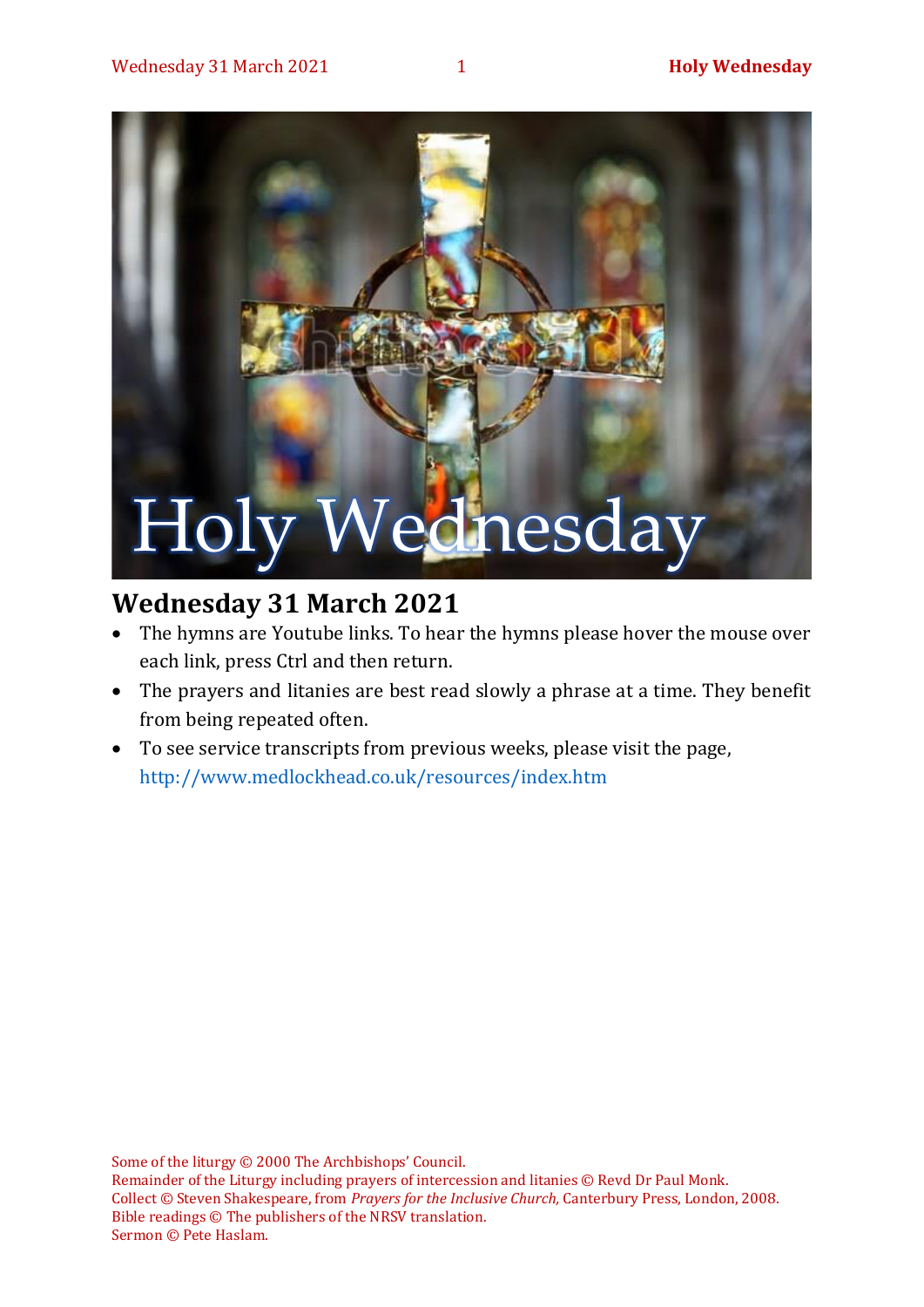# **The Welcome**

#### HYMN 1 **[Come and see the King of Love](https://www.youtube.com/watch?v=Vz9rgVEm2WY)** (click on this link to hear the hymn)

In the name of the Father and of the Son and of the Holy Spirit

All **Amen**

Grace, mercy and peace from God our Father and the Lord Jesus Christ be with you all.

# All **And also with you.**

O Lord open our lips:

All **and our mouth shall proclaim your praise:**

Let us worship the Lord:

All **all praise to his name.**

All **Glory to the Father, and to the Son, and to the Holy Spirit: as it was in the beginning, is now, and shall be for ever. Amen.**

# Prayers of preparation and penitence

As we prepare for the Passion, we walk with Jesus in Jerusalem as he prepares himself—body, mind and spirit—for the crucifixion that led into resurrection.

These prayers are inspired by the five marks of mission (**[click here](https://www.anglicancommunion.org/mission/marks-of-mission.aspx)** to read more)

God, through His Holy Church asks us to proclaim the Good News of the Kingdom. We confess the many times we chose not to.

Father, forgive us:

# All **Save us and help us**

God, through His Holy Church asks us to teach, baptise and nurture new believers. We confess the many times we chose not to.

Father, forgive us:

### All **Save us and help us**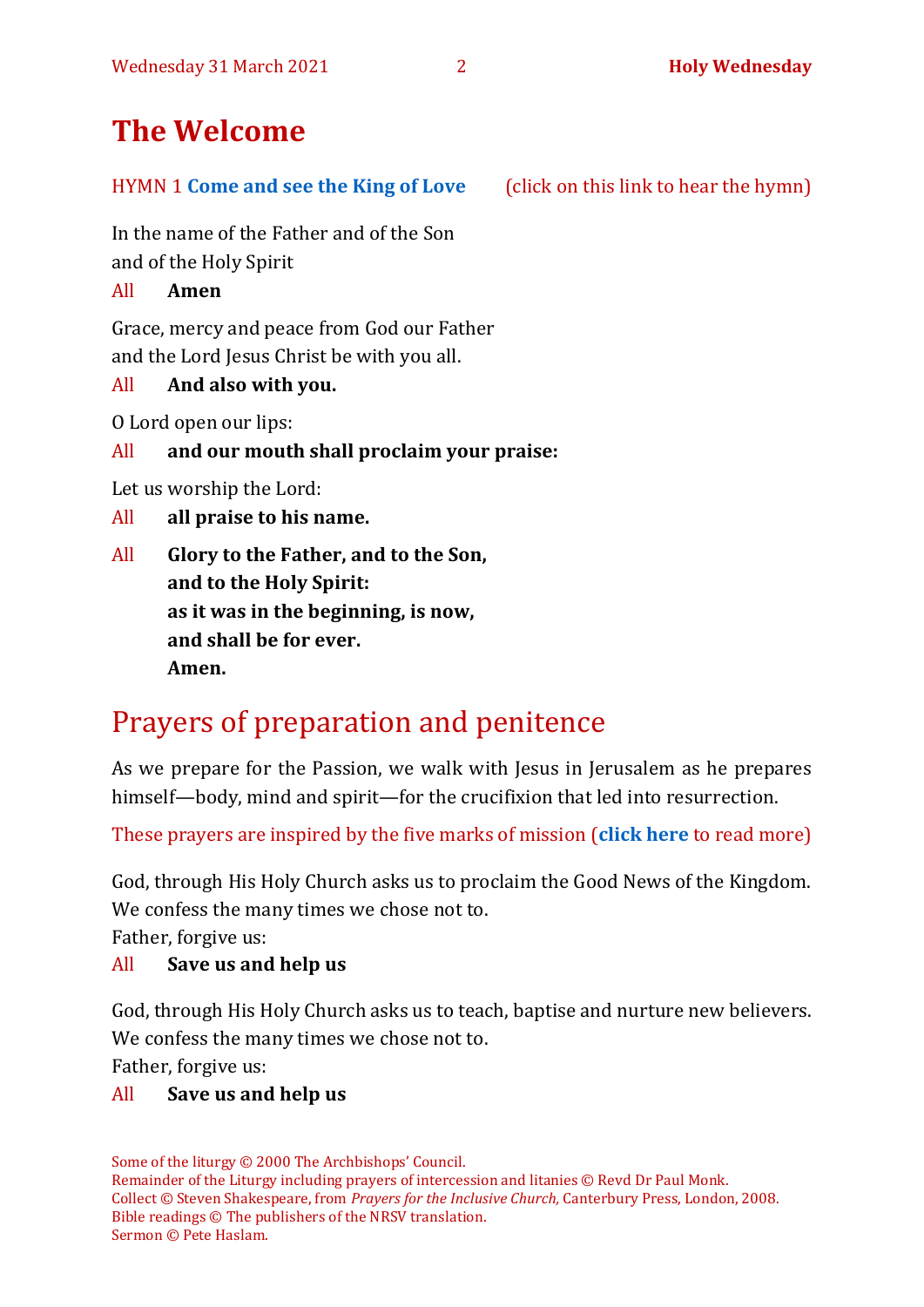God, through His Holy Church asks us to respond to human need by loving service. We confess the many times we chose not to.

Father, forgive us:

# All **Save us and help us**

God, through His Holy Church asks us to strive to safeguard the integrity of creation and sustain and renew the life of the earth We confess the many times we chose not to.

Father, forgive us:

# All **Save us and help us**

May God who loved the world so much that he sent his Son to be our Saviour forgive us our sins and make us holy to serve him in the world, through Jesus Christ our Lord.

# All **Amen**

# Praise and thanksgiving

All **Loving Lord, fill us with your life-giving, joy-giving, peace-giving presence, that we may praise you now with our lips and all the day long with our lives, through Jesus Christ our Lord. Amen**

This Holy Wednesday, we thank Christ for taking our sins, Lord of heaven:

# All **we give you thanks and praise.**

This Holy Wednesday, we thank Christ for His Cross, Lord of heaven:

# All **we give you thanks and praise.**

This Holy Wednesday, we thank Christ for winning our salvation, Lord of heaven:

# All **we give you thanks and praise.**

This Holy Wednesday, we thank God that we can know Him, Lord of heaven:

# All **we give you thanks and praise.**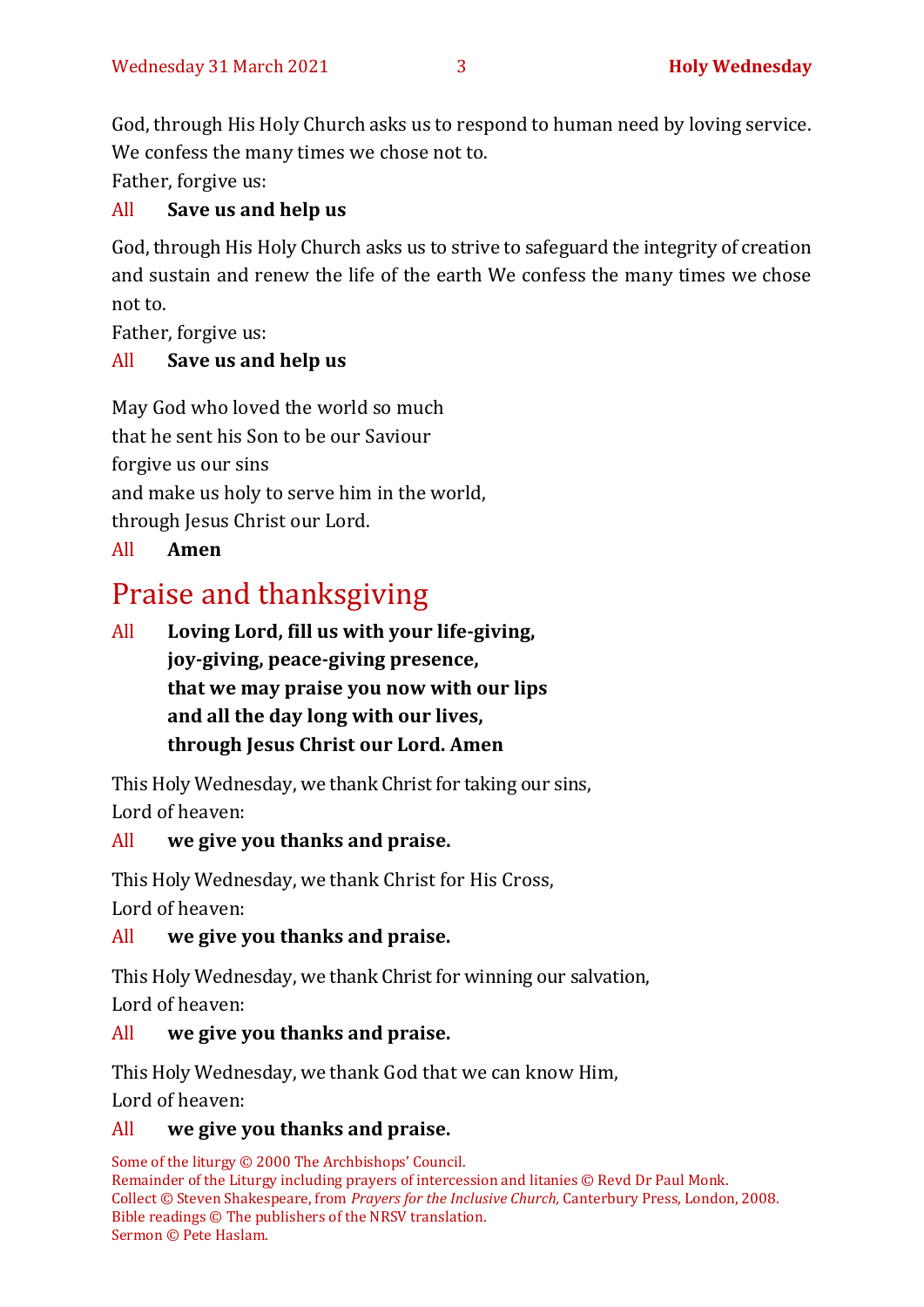This Holy Wednesday, we can be filled with the Holy Spirit, Lord of heaven:

### All **we give you thanks and praise.**

This Holy Wednesday, the Holy Spirit can help us become Christlike, Lord of heaven:

### All **we give you thanks and praise.**

This Holy Wednesday, we thank God—Father, Son and Holy Spirit — for our salvation,

Lord in heaven:

# All **we give you thanks and praise.**

May God be gracious to us and bless us. May his face shine on us; so that his way may be known on earth, his salvation among all nations. God, our God, will bless us, and all the ends of the earth will fear him. *Psalm 67* All **Amen**

HYMN 2 **[Bless the Lord, O my soul](https://www.youtube.com/watch?v=3IC2XWBxktk)** (click on the link for the hymn)

# **The Ministry of the Word**

# **The Collect**

Lord, you let us convert you into currency and commodity so that you can pay the price beyond all accounting: may we offer our misused powers to you knowing that you can transform them, knowing that even this betrayal is still a kiss; through Jesus Christ, the passion of God. All **Amen**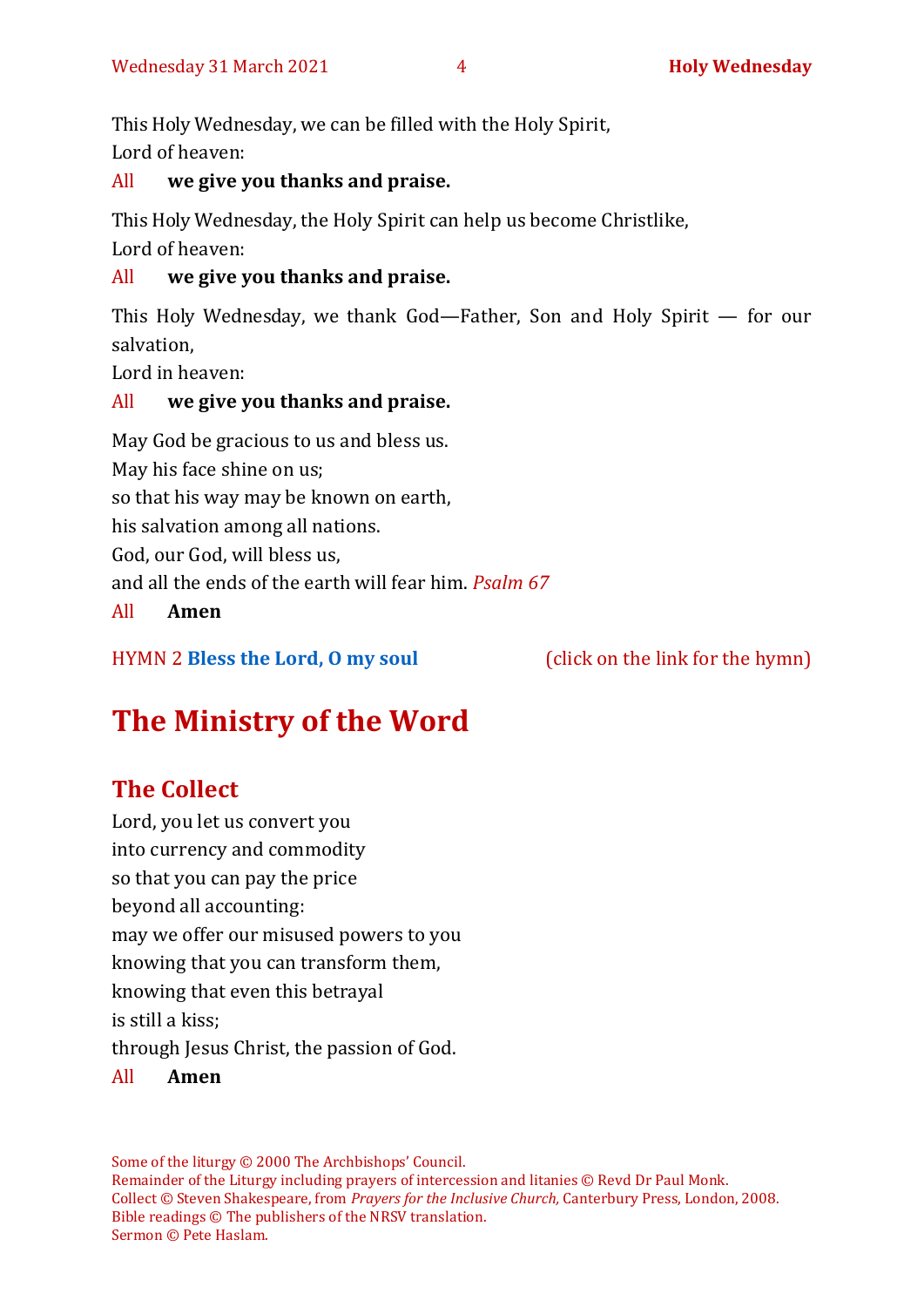# **First reading**

A reading from the book of the Prophet Isaiah The Lord God has given me the tongue of a teacher, that I may know how to sustain the weary with a word. Morning by morning he wakens wakens my ear to listen as those who are taught. The Lord God has opened my ear, and I was not rebellious, I did not turn backwards. I gave my back to those who struck me, and my cheeks to those who pulled out the beard; I did not hide my face from insult and spitting. The Lord God helps me; therefore I have not been disgraced; therefore I have set my face like flint, and I know that I shall not be put to shame; he who vindicates me is near. Who will contend with me? Let us stand up together. Who are my adversaries? Let them confront me. It is the Lord God who helps me; who will declare me guilty? *Isaiah 50:4–9a*

This is the Word of the Lord All **Thanks be to God.**

# **Second reading**

A reading from First Letter of St Paul to the Corinthians

Since we are surrounded by so great a cloud of witnesses, let us also lay aside every weight and the sin that clings so closely, and let us run with perseverance the race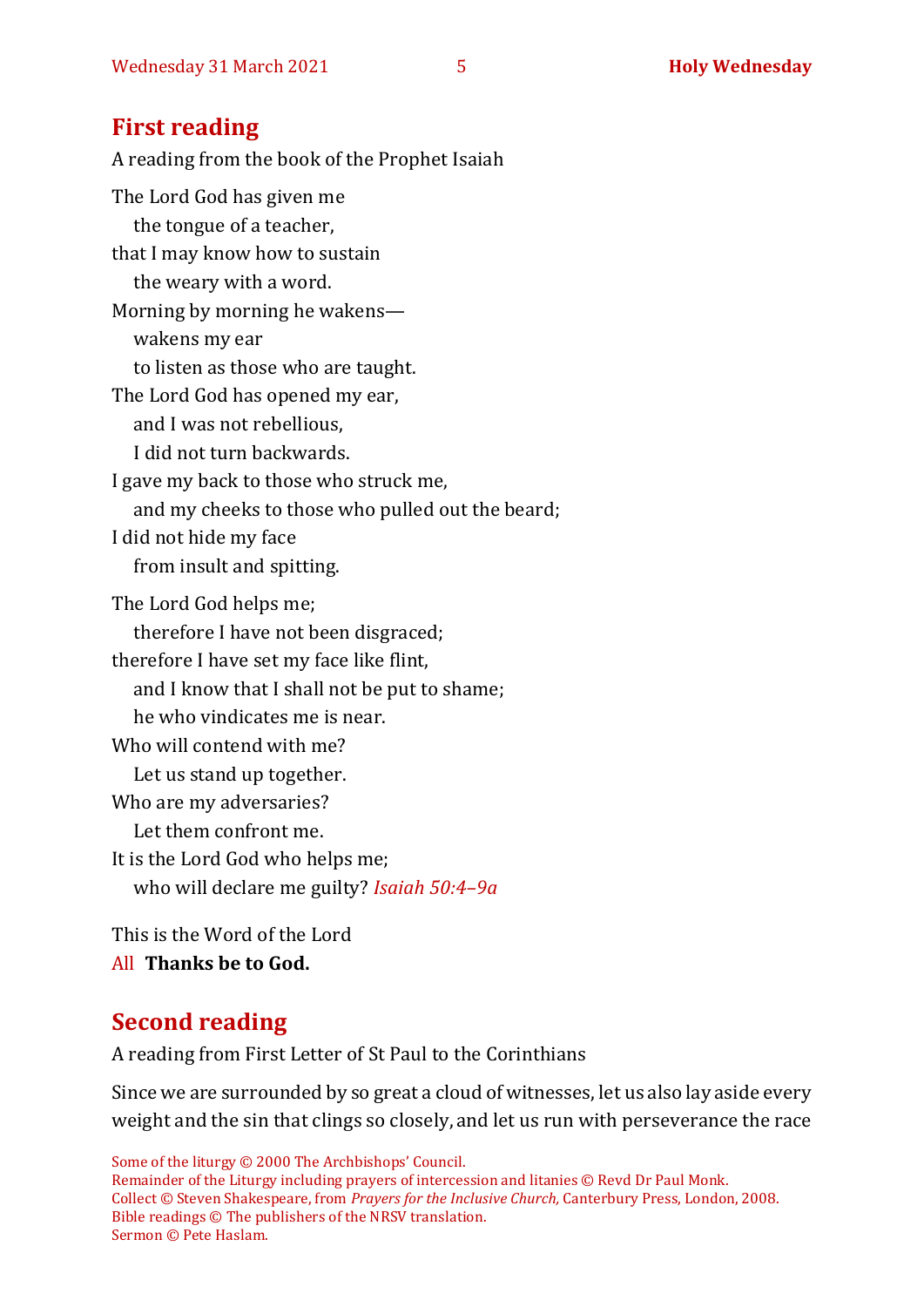that is set before us, looking to Jesus the pioneer and perfecter of our faith, who for the sake of the joy that was set before him endured the cross, disregarding its shame, and has taken his seat at the right hand of the throne of God.

Consider him who endured such hostility against himself from sinners, so that you may not grow weary or lose heart. *Hebrews 12:1–3*

This is the Word of the Lord

All **Thanks be to God.**

HYMN 3 **[Brother, sister let me serve you](https://www.youtube.com/watch?v=hlNoxoOocZs)** (click on this link to hear the hymn)

# **Gospel reading**

Hear the Gospel of our Lord Jesus Christ according to John

#### All **Glory to you O Lord.**

Jesus was troubled in spirit, and declared, 'Very truly, I tell you, one of you will betray me.' The disciples looked at one another, uncertain of whom he was speaking. One of his disciples—the one whom Jesus loved—was reclining next to him; Simon Peter therefore motioned to him to ask Jesus of whom he was speaking. So while reclining next to Jesus, he asked him, 'Lord, who is it?' Jesus answered, 'It is the one to whom I give this piece of bread when I have dipped it in the dish.' So when he had dipped the piece of bread, he gave it to Judas son of Simon Iscariot. After he received the piece of bread, Satan entered into him. Jesus said to him, 'Do quickly what you are going to do.'Now no one at the table knew why he said this to him. Some thought that, because Judas had the common purse, Jesus was telling him, 'Buy what we need for the festival'; or, that he should give something to the poor. So, after receiving the piece of bread, he immediately went out. And it was night.

When he had gone out, Jesus said, 'Now the Son of Man has been glorified, and God has been glorified in him.If God has been glorified in him, God will also glorify him in himself and will glorify him at once. *John 13:21–32*

This is the Gospel of the Lord

#### All **Praise to you O Christ.**

### **Sermon**

Some of the liturgy © 2000 The Archbishops' Council. Today's gospel from John is set in holy week. It comes days or weeks after the anointing of Jesus with precious ointment—a poignant scene; but Judas reacted that it was a terrible waste, the ointment could have been sold and the money given to the poor. John's comment is that Judas said this, not because he cared for the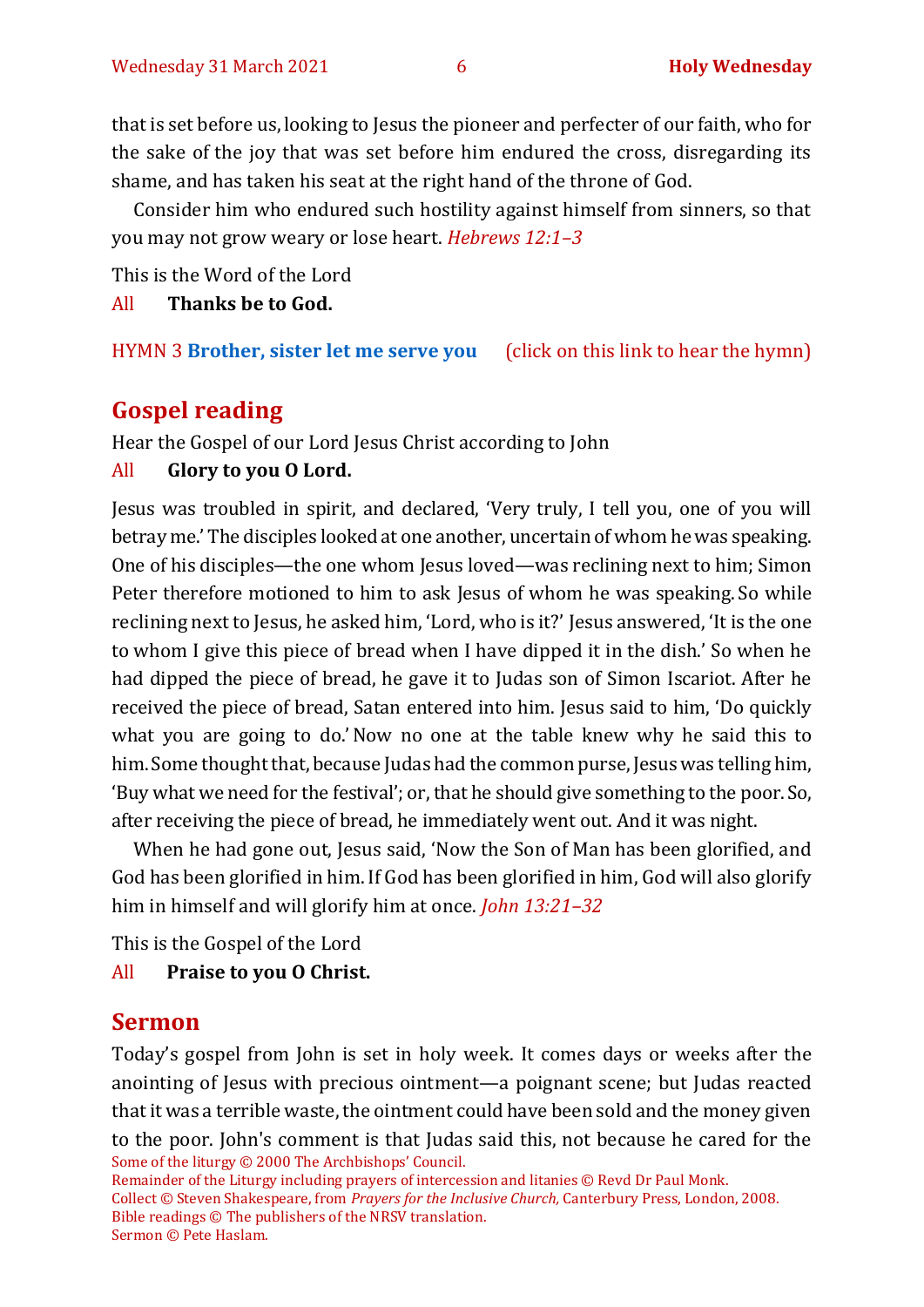poor, but because Judas plays a leading role in the passion of Jesus. The problem that the Jewish authorities had, was how to get Jesus into their hands without a riot, for Jesus was very popular with the common people. It was Judas who solved their problem.

So Judas, on that Thursday night, knew where Jesus would go; there was limited space in Jerusalem and very few or no gardens where Jesus could go. Well-to-do people had their private gardens on the Mount of Olives and Judas knew that some unknown friend had given Jesus the courtesy of their garden during the Passover season, and Jesus would go there. So Judas led the Jewish authorities there.

At the time of Passover there would be a full moon, and the night would be almost as clear as the day. But with such a crowd there was always the chance of confusion. So Judas had arranged a signal, so that he might identify Jesus to the soldiers and to the Temple police. When a disciple met a Rabbi, it was the custom for him to place his hands on his master's shoulders and to kiss him. That was to be the sign.

And then tragedy engulfed Judas as Judas went back to the priests, tells them that he had sinned against innocent blood, and begged them to take their money back. When they wouldn't, he flung the 30 pieces of silver back at them, and went out and hanged himself. Is there any significance in the 30 pieces of silver? The Old Testament prophet Zechariah worked as a shepherd and when he went for his pay they gave him 30 pieces of silver, which he sarcastically calls a 'handsome price' because it was such a small amount, the price paid for a slave's accidental death. The employers meant to insult Zechariah with this amount of money and returning the insult, God tells Zechariah to 'throw it to the potter', and Zechariah tossed the money into the house of the Lord to be given to the potter. Judas in his turn was so overcome with guilt for betraying Jesus, and, fulfilling Zechariah's vivid prophecy, that he threw the thirty silver coins into the temple. 30 pieces of silver, the compensation for a dead slave that is what the Jewish Authorities considered Jesus to be worth. The Jewish leaders used the thirty pieces of silver to buy a field from a potter, again as Zechariah had predicted; it was in that field that Judas hanged himself.

But why did he do it? Why did Judas betray Jesus?

None of the other apostles realised what was going on in Judas' heart and mind except Jesus. Unlike the other disciples that called Jesus 'Lord,' Judas never uses this title for Jesus in the Gospels and instead called him 'Rabbi,' which acknowledged Jesus as nothing more than a teacher. While other disciples at times made great professions of faith and loyalty, Judas never did so and appears to have remained silent.

Some of the liturgy © 2000 The Archbishops' Council.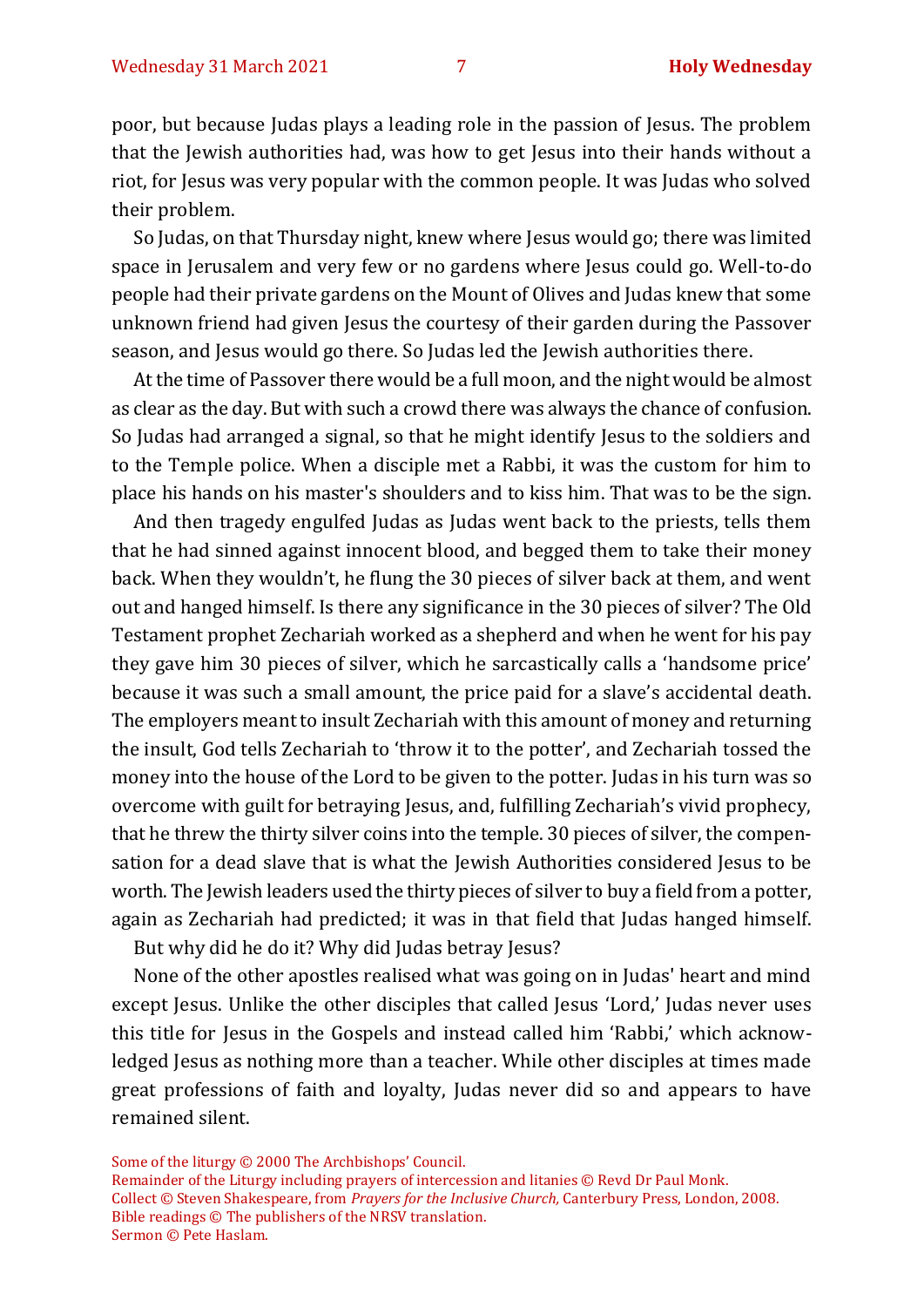The Jews never ceased to believe that they were God's Chosen People and the idea of holding worldly power and domination. It may be that Judas saw in Jesus his dream fulfilled, with his powers of speech and action, the leader of a band of freedom fighters.

The parallels today are with terror organisations but they weren't so barbaric but it's strange how the English language has adopted the word zealous in our vocabulary as someone who is, 'To be filled with eagerness and ardent interest in the pursuit of something.' But not at the expense of human life and not at any cost!

It was that dream that Judas attached himself to Jesus; and it was that dream that collapsed. Judas, like most people at the time, believed the Messiah was going to overthrow Roman occupation and take a position of power ruling over the nation of Israel. Judas may have followed Jesus hoping to benefit from association with Him as the new reigning political power. No doubt he expected to be among the ruling elite after the revolution but by the time of Judas' betrayal, Jesus had made it clear that He planned to die, not start a rebellion against Rome. So Judas must have assumed—just as the Pharisees did—that since Jesus would not overthrow the Romans, He must not be the Messiah they were expecting.

There were two crucial moments in the life of Judas. One came immediately after the people wished to take Jesus and to make him king (John 6:15). In that moment Judas saw the death of his dream. And then the Triumphant Entry into Jerusalem on that first Palm Sunday, it must be the moment when Jesus could raise the standard of revolt and storm as warrior king into Jerusalem. Instead of that it was the moment when Jesus began the last mile to the Cross riding on a donkey and NOT on the warrior's stallion. Again Judas saw his dream being crucified; and this time he took action. He had not the slightest doubt that Jesus could make that dream come true … if He wanted to. He saw that Jesus was strangely and inexplicably slow to act, and Judas decided to force His hand, and to compel Him to act.

If that is so, the last thing in Judas' mind was any desire that Jesus should be crucified. The only thing in his mind was to create a situation in which Jesus would be compelled to unleash His power. And, if that is so, there is real drama set out in what happened in the garden at the time of the arrest.

When Judas kissed Jesus, maybe there was a blaze of excitement on his face and a flame of expectation in his eyes. Perhaps that is why Judas betrayed Jesus as it would certainly explain:

- Why Judas then vanishes from the scene?
- Why is it that he did not appear in court to give evidence against Jesus?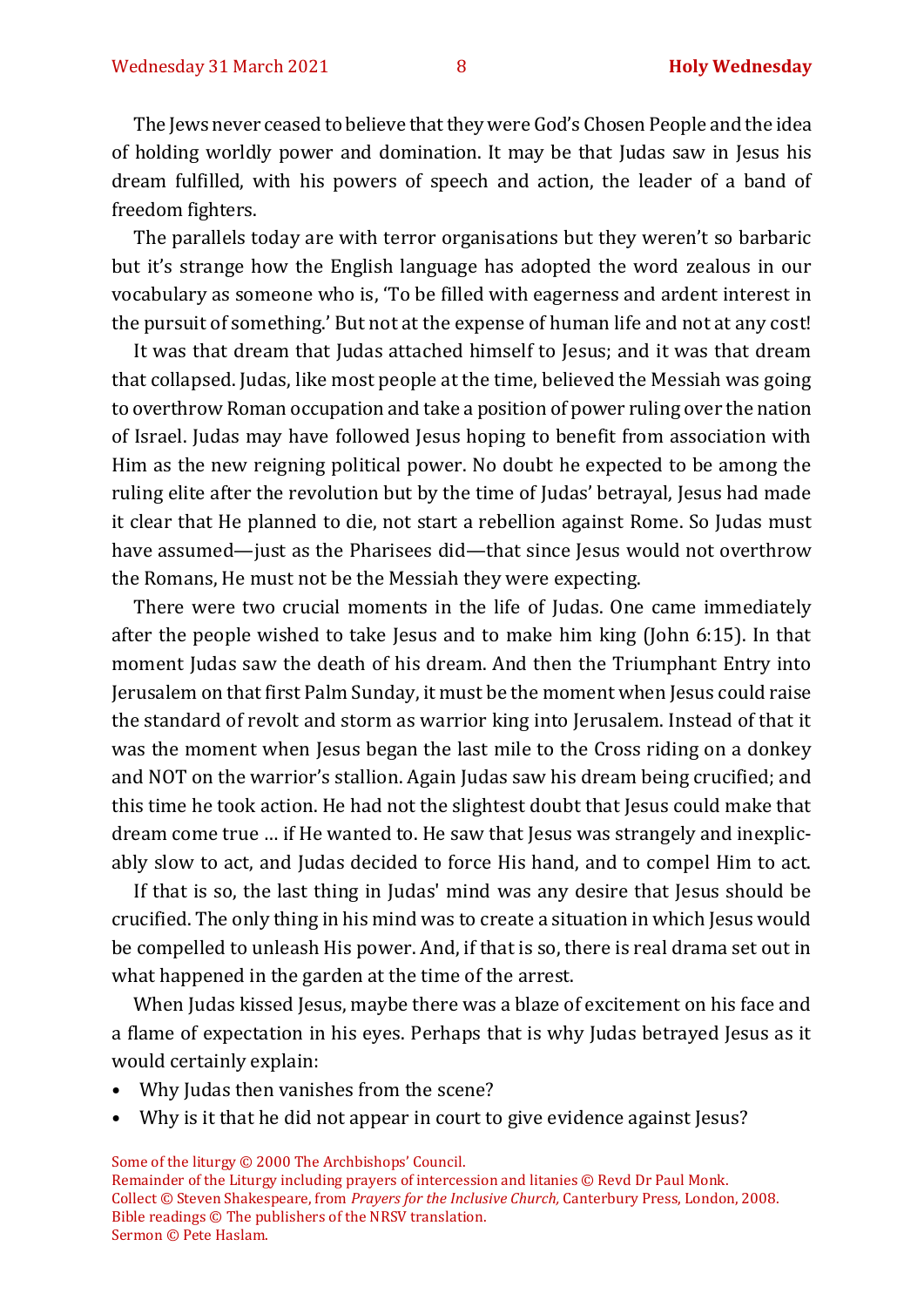- What more effective evidence could there have been than evidence from one of Jesus' closest supporters?
- Why did he commit suicide?

The reason may well be that Judas saw how tragically wrong his carefully thought-out plan had gone wrong, and that he had killed the man he had loved. The tragedy for Judas was that he refused to accept Jesus Christ as He was, and sought to make Jesus Christ into what he wanted Him to be. When we feel like condemning Judas Iscariot because he betrayed Jesus let us remember that Jesus once said: 'He that is without sin among you, let him cast the first stone'. Amen

# **A Statement of Christian Belief**

We profess of Christian faith into which we were baptised:

Do you believe and trust in God the Father,

the source of all being and life,

the one for whom we exist?

# All **We believe and trust in him.**

Do you believe and trust in God the Son,

who took our human nature,

died for us and rose again?

# All **We believe and trust in him.**

Do you believe and trust in God the Holy Spirit, who gives life to the people of God and makes Christ known in the world?

# All **We believe and trust in him.**

This is the faith of the Church.

All **This is our faith.**

**We believe and trust in one God, Father, Son and Holy Spirit. Amen.**

# **Prayers of intercession**

# These prayers are inspired by the version of the Lord's prayer in **[Matthew's Gospel](https://www.biblegateway.com/passage/?search=Matthew%206%3A9-13&version=NRSVA)**

We ask You to forgive our sins as we forgive those who sin against us. To that end, we ask that You will give us the courage to forgive others; give us the strength to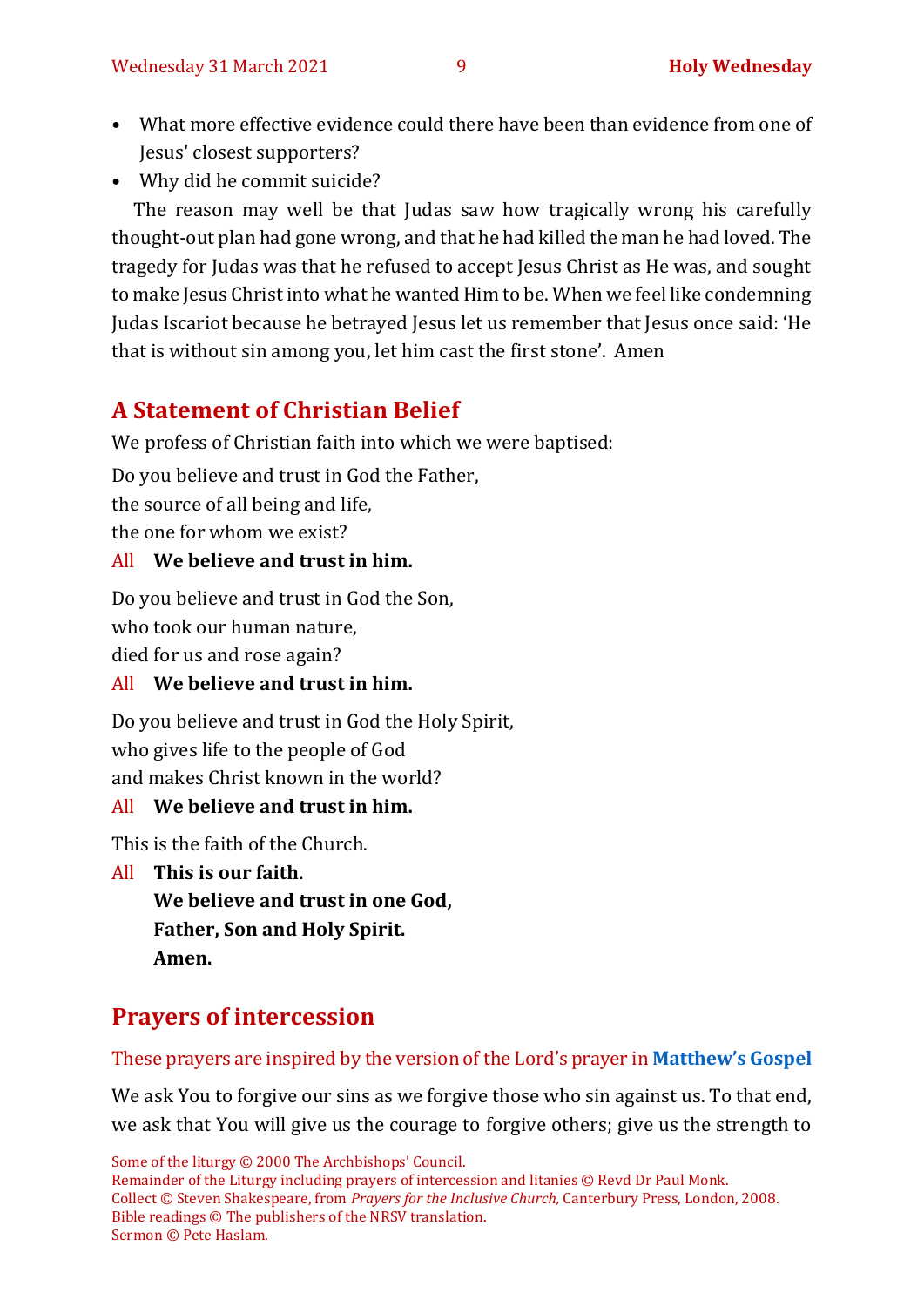heal the effects of our past actions; and the grace to forgive ourselves. We pray especially for …

Lord in your mercy

# All **Hear our prayer**

We pray that Your Kingdom will come on earth, as it is in Heaven. To that end, we ask that You will inspire and help us to make the world a better place.

Lord in your mercy

### All **Hear our prayer**

We ask that You will give us today our daily bread. To that end, we ask You to deal with our greed and sloth, and the way our attitudes harm us and our relationships. We pray especially for …

Lord in your mercy

# All **Hear our prayer**

We ask that You protect us from all times of trial and rescue us from the evil one. To that end, teach us how to grow in genuine discipleship.

We pray especially for …

Lord in your mercy

### All **Hear our prayer**

We gather together all these prayers using the words that Jesus himself taught us:

All **Our Father in heaven, hallowed be your name, your kingdom come, your will be done, on earth as in heaven. Give us today our daily bread. Forgive us our sins as we forgive those who sin against us. Lead us not into temptation but deliver us from evil. For the kingdom, the power, and the glory are yours now and for ever. Amen.**